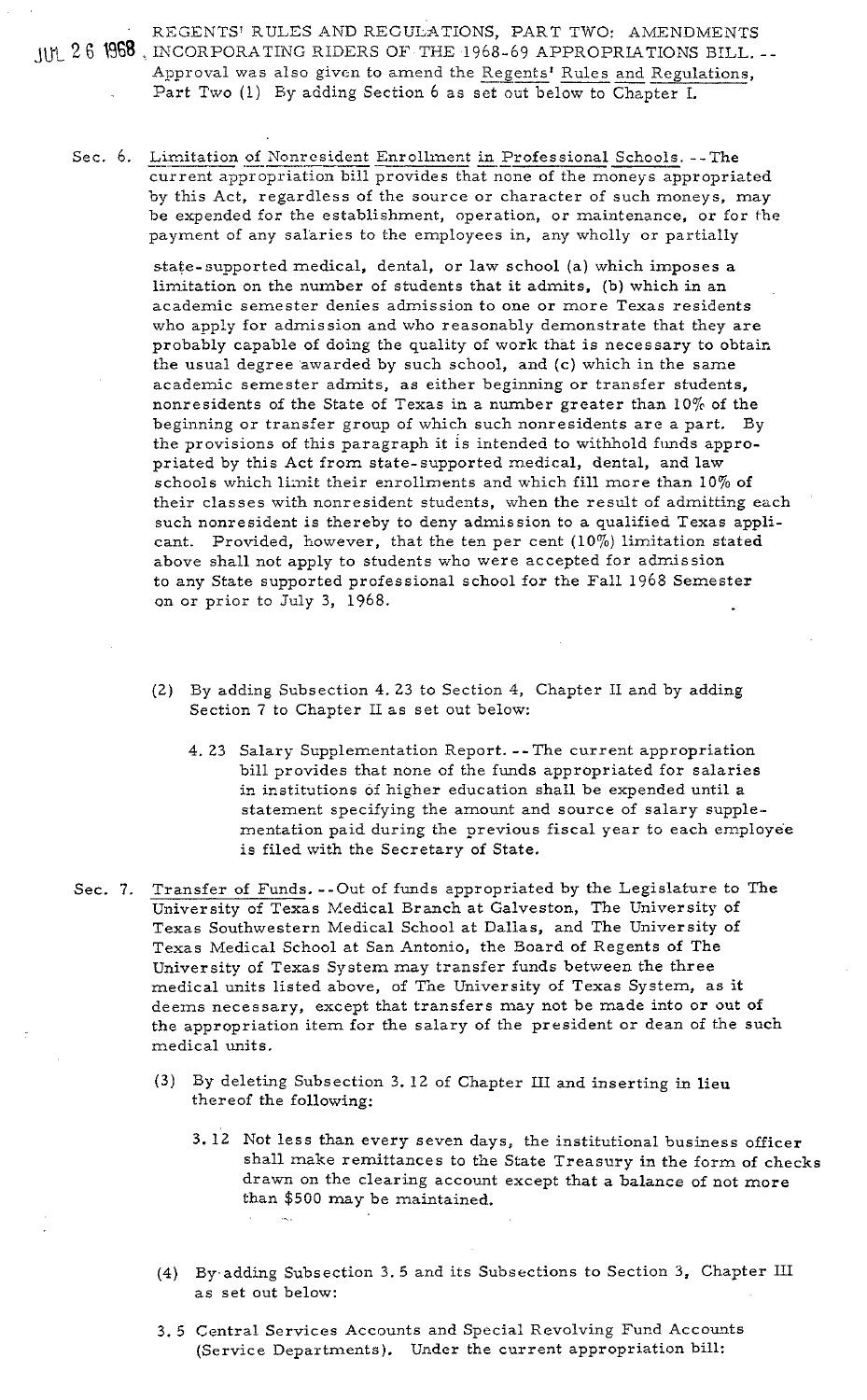- 3. 51 The Board of Regents of The University of Texas System may employ persons to serve two (2) or more parts of The University of Texas System jointly and to pay their salaries in whole or in part from the appropriations made therein to any component unit of The University of Texas System.
- **3.** 52 The Board of Regents of Theuniversity of Texas System is authorized to establish The University of Texas System Central Services Accounts from which salaries and expenses for the administration, supervision, and operation of parts of The University may be paid to and to require the parts of The University System, and including any agency which may be placed under the administration of the Board of Regents of The University of Texas System by law to pay into this account from any local fees or funds or from moneys appropriated by the Legislature, their proportionate shares as determined by the Board of Regents of The University of Texas System for the expense and administration of said University. The Comptroller of Public Accounts is authorized to set up an account with the above caption and to deposit in said account funds to the amount authorized by the Board of Regents, from funds appropriated by the Legislature to the parts of The University of Texas System for non-instructional salaries and general operating expenses. The Comptroller is authorized to draw warrants against this Account based on vouchers submitted by The University of Texas in payment of salaries, maintenance, equipment or travel incident to the administration and supervision of the parts of The University of Texas System. The State Treasurer is hereby authorized and directed to pay warrants so issued against any funds except instructional salaries appropriated by the Legislature to the parts of said University.
- 3. 53 Appropriations to The University of Texas System and to any of the component units or parts of The University of Texas System, except funds appropriated exclusively for salaries, may also be used to reimburse any Revolving Fund operated for the benefit of one or more parts of said University System, such as a motor pool for managing automotive vehicles authorized by this Act, an office supply or laboratory supply center, utility plants, or any other operation of a similar nature established by authority of the Board of Regents of The University of Texas System.
- **3.** 54 Travel expense incurred by a person employed by one component unit of The University of Texas System in connection with service to another component unit may be reimbursed by the unit for which such services are performed, or proportionately if several units are involved.
- (5) By deleting Section 4.2 and Subsections 13.3711 and 13.3721 of Chapter 111 and inserting in the appropriate place in lieu thereof the following:
- **4.** 2 Depository banks selected shall furnish adequate surety bonds or securities to assure safety of these funds. Local funds shall be deposited in the depository'banks as soon as possible, but in no event later than seven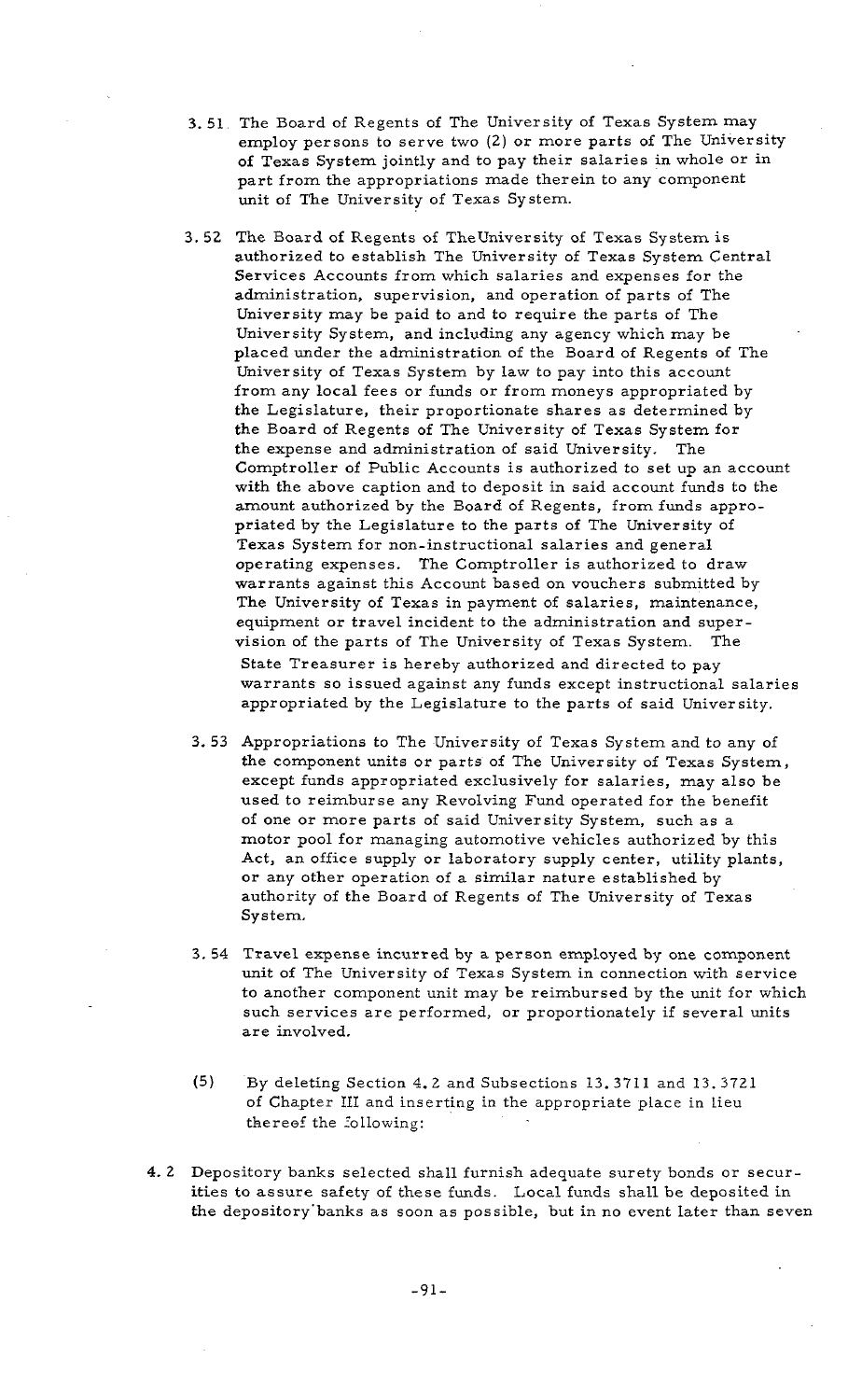days from the date of collection. The ratio between demand deposits and time deposits will be maintained in accordance with the current policies of the Board of Regents.

- 13.3711 Where the employee pays for public transportation, including taxis, from his personal funds, receipts for such necessary transportation, excluding receipts for city bus, taxi or limousine fares in amounts of \$2. 50 or less (whether in or out of city limits, or between two cities), shall be obtained and attached to the employee's expense account when submitted. A detailed list of all claims for rented or public transportation including city bus, taxi, and limousine fares in amounts of \$2. 50 or less shall be shown on the Travel Expense Account under "Record of Transportation Claimed for Each Trip. "
- 13.3721 "Shortest practical route" as indicated above shall include the use of Farm-to-Market roads in the State of Texas. The latest official highway map published by the State Highway Department, a standard highway map for out-of-state travel, or an alternate procedure designated by the State Comptroller shall be used for computing such mileage.
- (6) By deleting the first sentence of Subsection 13. 39 and of Subsection 13. 3(10)2 and substituting in lieu thereof the following:
- 13.39 Exceptions to per Diem Allowance. --Executive heads of component in institutions shall be reimbursed for their actual meals, lodging and incidental expenses (exclusive of expenses related to automobiles for which transportation is paid) when traveling on official business either in or out of the state.
	- 13. 3(10)2 Grants and Trust Funds. --Travel allowances paid from grants and trust funds, unless otherwise specified under the grant or gift, may be on a per diem basis as specified in the foregoing general travel regulations except that a maximum of \$17.00 per calendar day or \$4. 25 per quarter day (as defined in Sec. 13.36) per diem rate shall apply to both in-state and out-of-state travel. . . .
- (7) By deleting Subsection 2. 32 and substituting in lieu thereof the following Subsections 2. 32 and 2. 33 in Section 2, Chapter V:
	- 2.32 A leave of absence with full pay shall be provided any employee who is called to active duty with the National Guard by the Governor of Texas. Such leave shall in no way be charged against the employee's vacation or sick leave privileges.
	- 2.33 The institutional heads may prescribe forms and procedures for such leaves.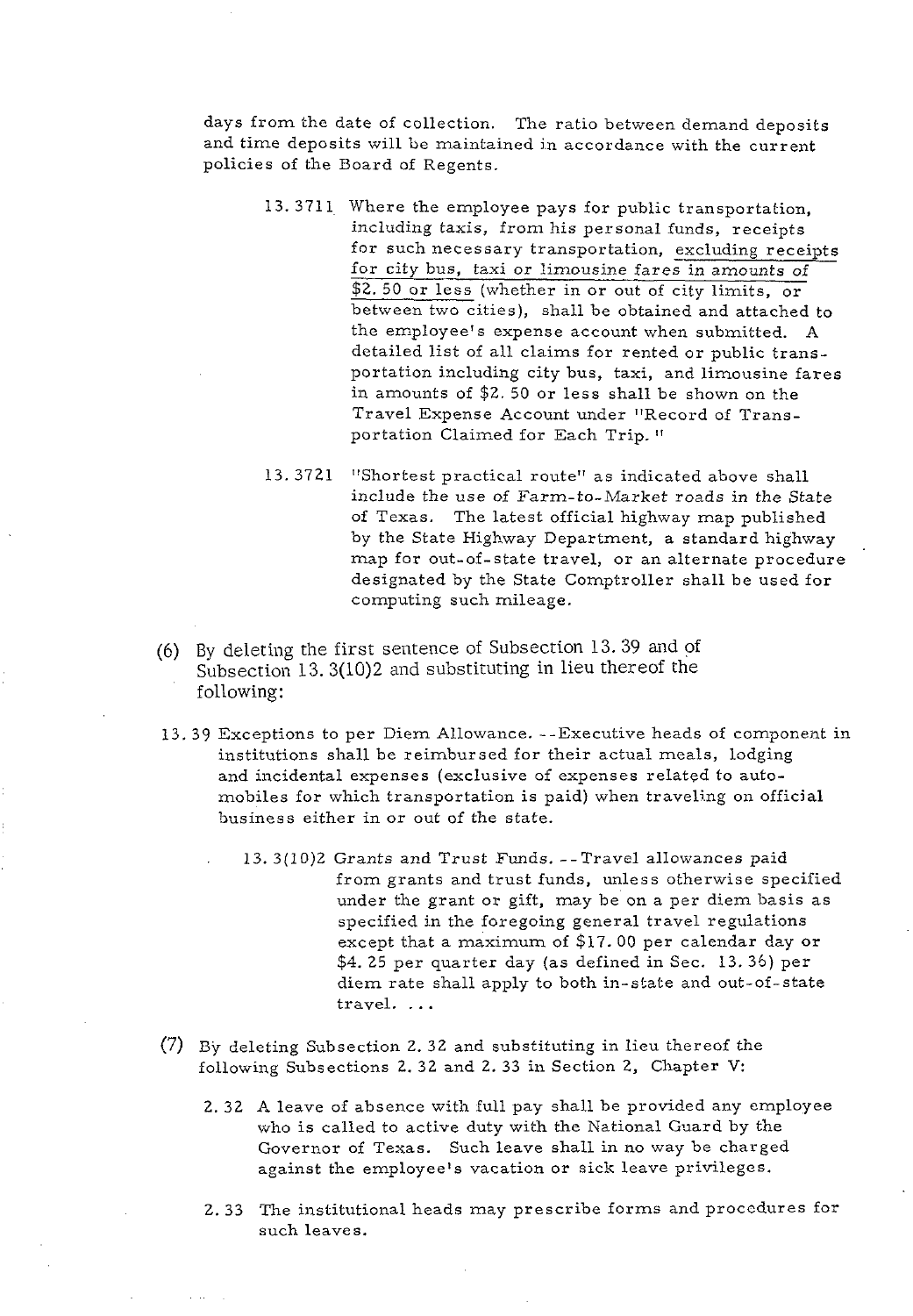- (8) By deleting in Chapter V. Section 2, Subsections 2.411, 2.412, and 2.413 and substituting in lieu thereof the following:
	- 2. 41 Classified Personnel

2.411 The schedule of activities shall be so organized that employees are not required to work in excess of established work periods except when operating necessities demand it. Any overtime services actually required must have the advance approval of the Executive Head.

2.412 In order to reimburse these employees for approved work performed in excess of forty (40) hours in any one week, it is required that compensatory time be granted at the rate of 1 1/2 times the overtime performed within the same month (pay period) that said overtime was accrued. In the case of hospital employees, said employees shall be reimbursed with compensatory time at the rate of  $1 \frac{1}{2}$  times the overtime accrued in excess of eighty (80) hours over a fourteen (14) day consecutive period.

2. 413 This provision shall not apply to medical personnel and employees employed in a Bona Fide executive, administrative or professional capacity, including any employee employed in the capacity of Academic Administrative personnel. Compensatory time for those employees excepted from this provision shall be determined by the Executive Head of the institution involved.

- (9) By adding to Section **3,** Chapter V, Subsections **3. 3** and **3.4** as set out below:
- **3. 3** Advocating Overthrow of the Government. --"None of the funds appropriated to the agencies and institutions of higher education enumerated by the 1968-69 Appropriations Bill shall be expended in payment of salary or other compensation of any faculty member or employee who advocates the overthrow of the Government of the United States of America, or of any State, by force, violence or any other unlawful means. "
- **3.4** Liability Insurance. --"As employee compensation in addition to that otherwise provided herein, any state agency authorized by the 1968-69 Appropriations Bill to purchase and operate motor vehicles, may reimburse its employees, out of funds appropriated in this Act,for costs incurred in purchasing any necessary additional personal liability insurance for the purpose of insuring against personal liability arising out of the full-time use of such stateowned motor vehicles. "
- (10) By deleting in Section 4 of Chapter V "Affidavit Chapter **111,**  Section 1.6, Page 26."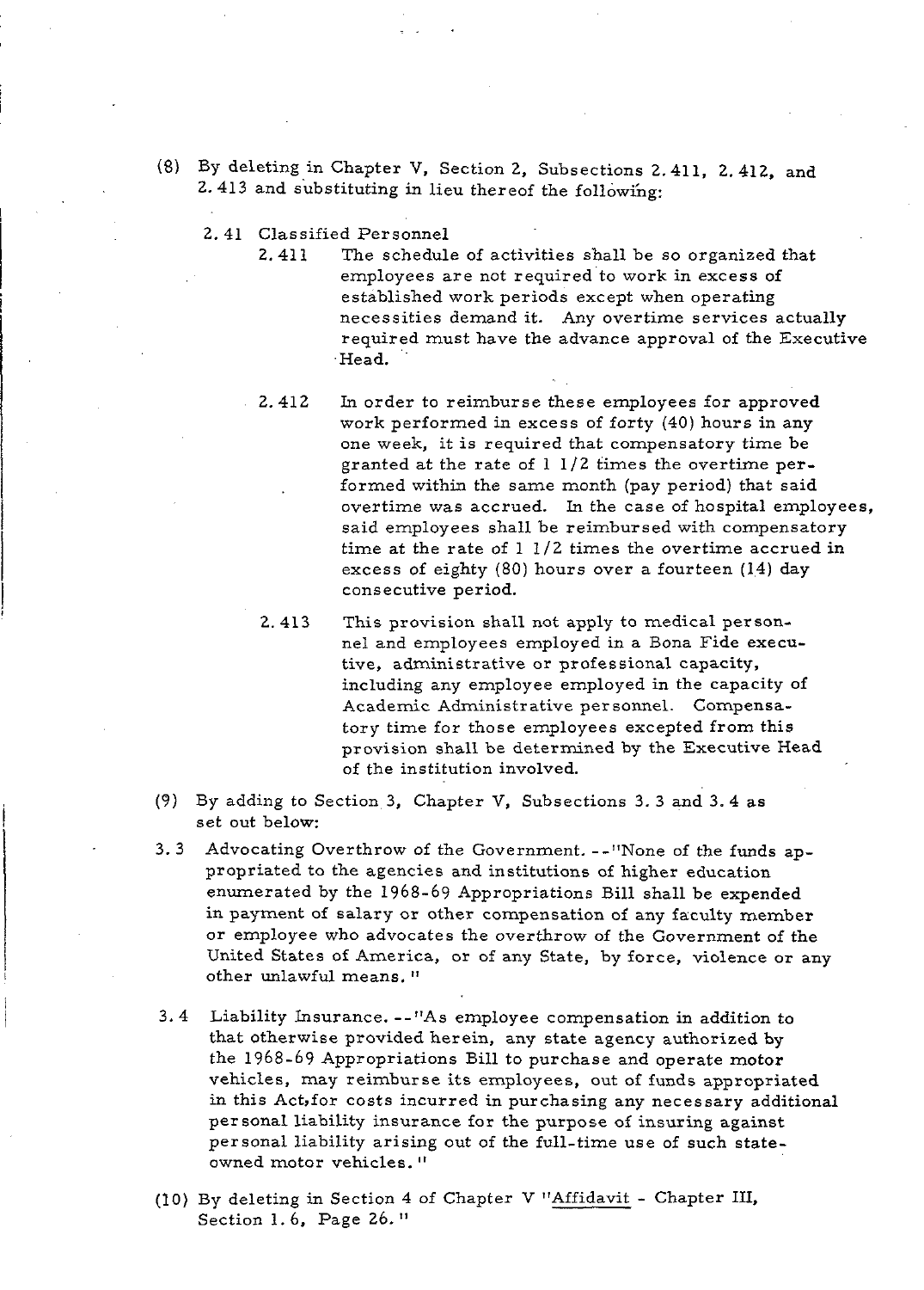(11). By changing in Section 4, Chapter V the section references in the two items listed below:

Political Aid and Legislative Influence - Chapter 111, Sec. 1.6, Page 27. Physical Examination - Chapter III, Sec. 1.7, Page 27.

(1 **2)** By adding to Section 4, Chapter V the following cross reference:

Political Campaign - Chapter 111, Sec. 1.8, Page 27.

(1 **3)** By adding to Section 4, Chapter VII, Subsection 4.7 as set out below:

4. 7 The University of Texas System is authorized to acquire, operate, and maintain, including replacing, one passenger airplane. Such airplane may be acquired by gift only, purchase, or partly by gift and partly by purchase. All costs of acquisition, operation, and maintenance, including replacement, may be paid out of the Available University Fund allocable to The University of Texas System.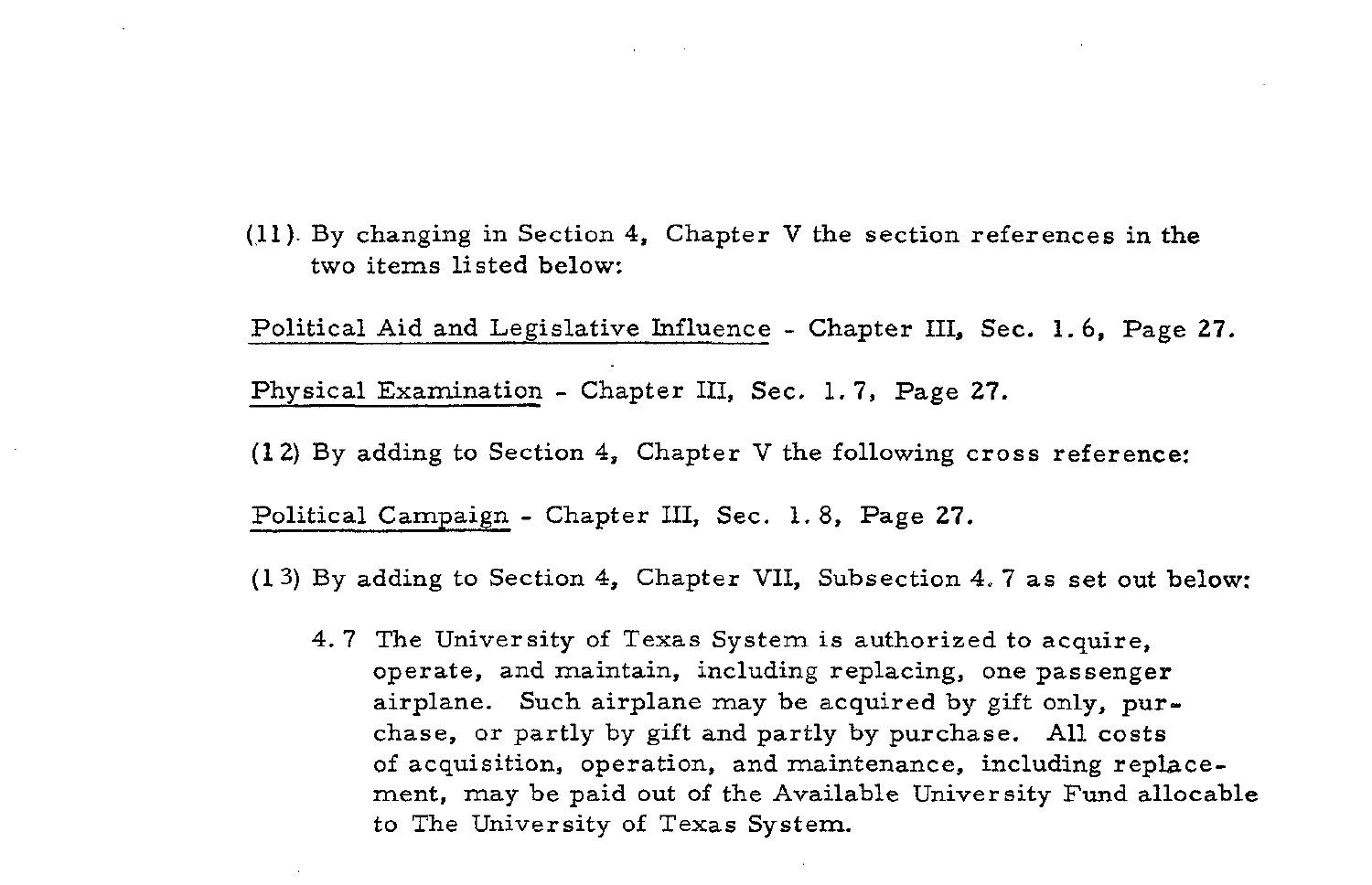- APR 1 9 1968 REGENTS' RULES AND REGULATIONS, PART TWO: AMENDMENT TO CHAPTER I WITH RESPECT TO GIFTS AND GRANTS. --Part Two, Chapter I, Sections 1. 3 and 1.4 of the Regents' Rules and Regulations were amended to read as follows:
	- 1. 3 The authority to accept gifts to a component institution is delegated to the institutional head when the gift is to a fund, foundation, or enterprise already approved by the Board of Regents or is a continuation of a series which has been previously approved by the Board. Each institutional head is empowered to accept cash gifts to a component institution of The University of Texas System of \$1, 000 or less, within the policies of the Board of Regents and Legislature governing the acceptability of gifts, and to deposit such gifts to the appropriate accounts. All gifts (except those described in Subsection 1.4 below) shall be reported by the dockets of each component institution as prescribed by the Office of the Board of Regents.
	- 1.4 A semi-annual report of such gifts of less than \$1000 showing name and address of donor, amount, purpose, and date of the gift shall be filed in the Office of the Board of Regents within thirty (30) days after August 31 and February 28 of each year. Such reports from The University of Texas M. D. Anderson Hospital and Tumor Institute at Houston may exclude gifts of \$25 or less.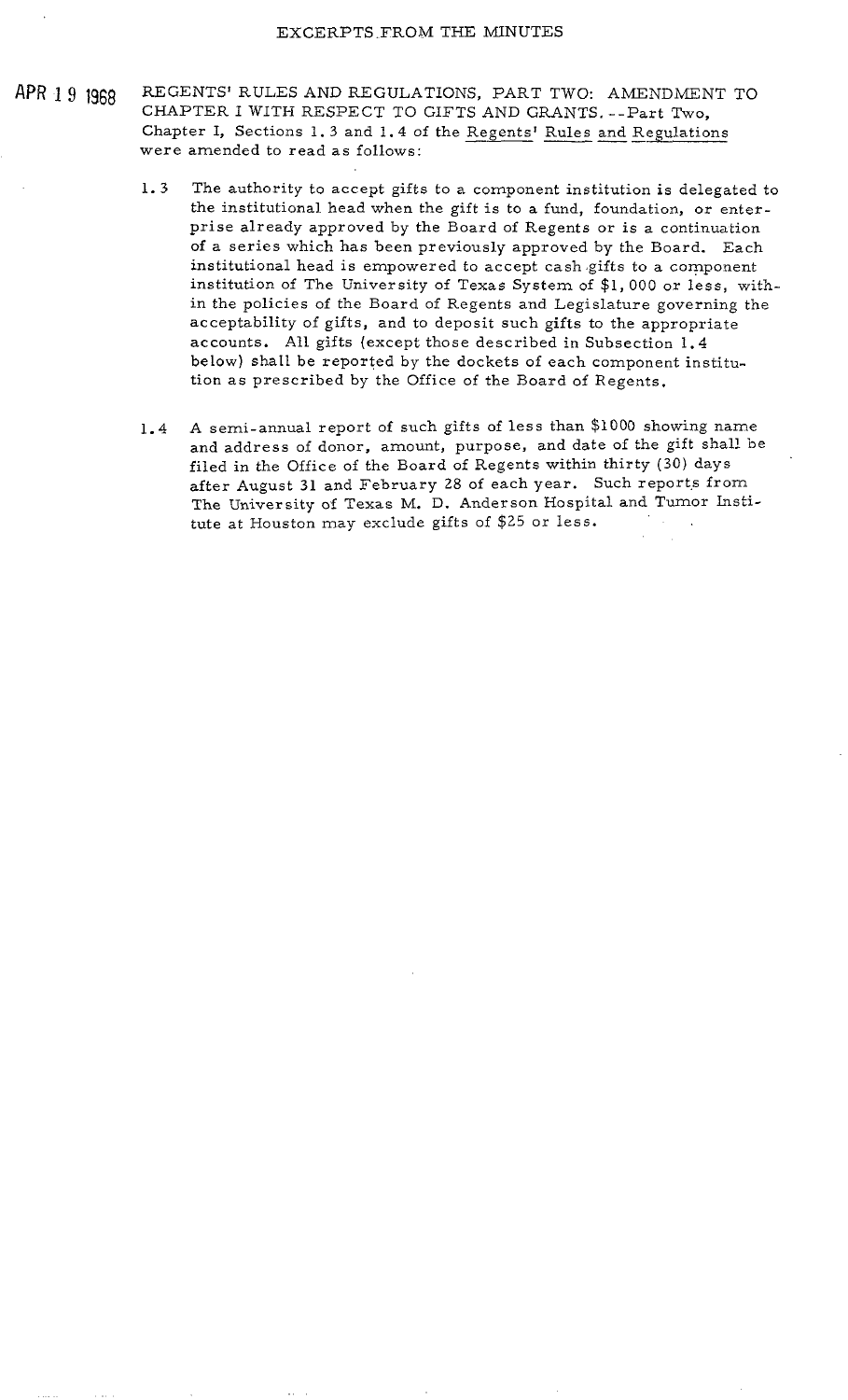- MAR 8 1968 REGENTS' RULES AND REGULATIONS, PART TWO: AMENDMENT TO SECTION 9 OF CHAPTER X RELATING TO THE BOARD OF DIRECTORS REGENTS' RULES AND REGULATIONS, PART TWO: AMENDISECTION 9 OF CHAPTER X RELATING TO THE BOARD OF DI<br>OF THE TEXAS UNION. --Part Two of the Regents' Rules and I<br>Chapter X, Section 9, was amended by deleting and substituting and Regulations, Chapter X, Section 9, was amended by deleting and substituting therefor the following:
- Sec. 9, The Texas Union (The University of Texas at Austin)
	- 9.1 It shall be the duty of the Board of Directors of the Texas Union to administer, subject to all relevant University regulations the affairs of the Texas Union which is a building provided for the coordination of beneficial extracurricular activities of students and faculty members, for recreational and cultural development, for the promotion of genuine democracy, for the cultivation of a more responsible state and national citizenship, and for a more intelligent interest in and deeper affection for The University of Texas at Austin.
	- 9. 2 The Board of Directors of the Texas Union shell consist of five voting members: four students and one faculty member. The Vice-President for Student Affairs, or his delegate, the Secretary to the Board of Directors, and the Union Director, shall be ex officio members without vote.
		- $9.21$ The faculty member shall be a member of the general faculty who teaches at least two-thirds time and who is elected by the general faculty to serve for a period of two years beginning on June 1st after his election.
		- $9.22$ The student members shall be as follows: President of the Students' Association, ex officio; President of the Union Council, ex officio; and two students who shall be elected by the Student Assembly from its membership. These two students shall be elected to two year terms beginning with their election at the first meeting of the Student Assembly after the annual Fall general election. They shall serve staggered terms, with one such student being elected each year. If a student is elected during his term as an assembly**man,** he shall be eligible to serve his full two year term as a director even though he ceases to be an assemblyman before his term as a director expires.
	- **9.3** The officers of the Board of Directors of the Texas Union shall be as follows: Chairman: President of the Union Council; Vice-chairman: President of the Students' Association; Secretary, and Union Director. The Secretary and the Union Director shall be elected by the voting members of the Board of Directors. The officers of the Board of Directors shall perform the usual duties of their respective offices.

-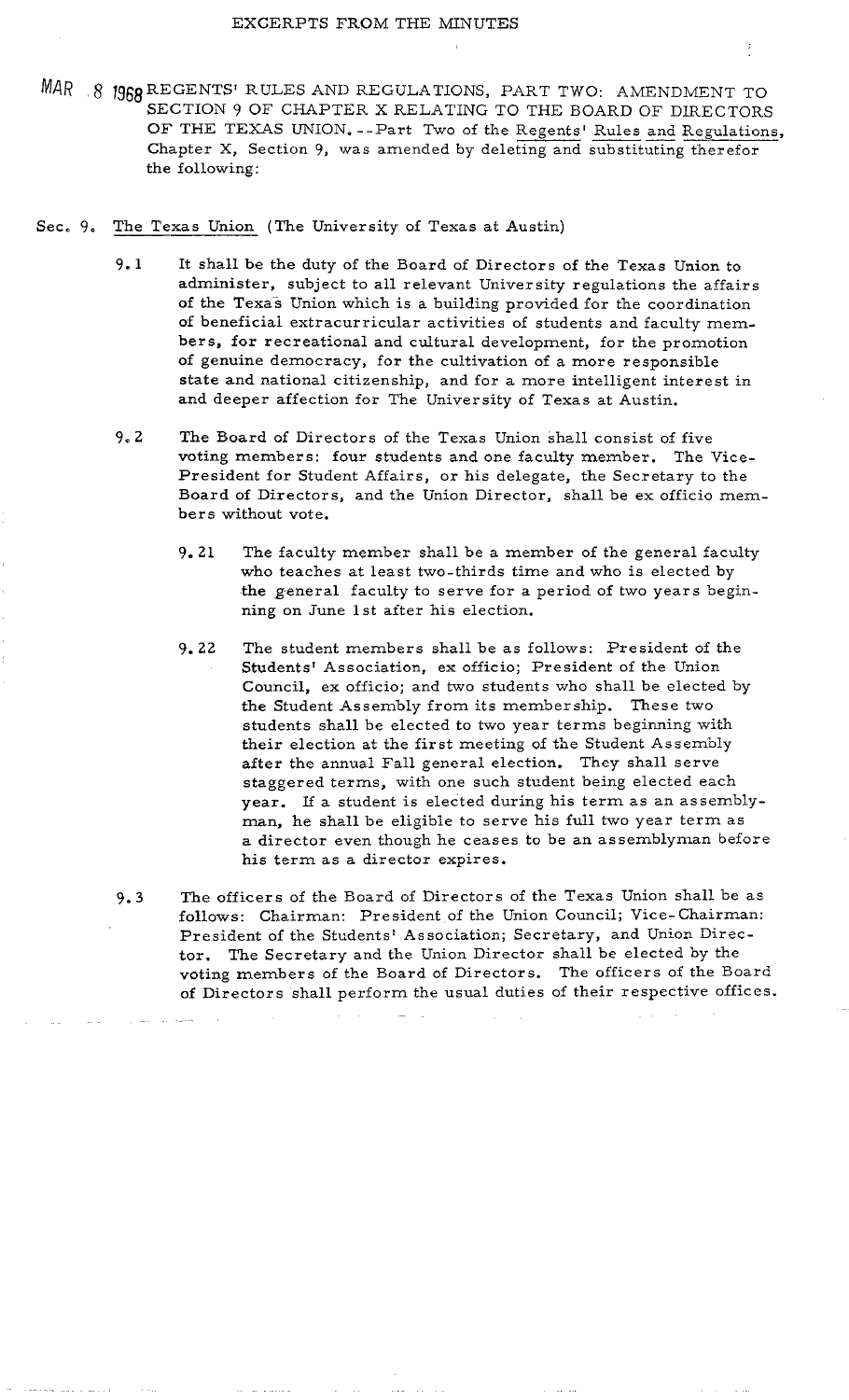- $9.4$ The Board of Directors may, at its discretion, authorize any three voting members of the Board to serve as an executive committee acting for the Board of Directors between meetings, but only during the period from June 1st until the first day of registration for the fall semester. All actions taken by the Executive Committee are subject to later ratification by the Board of Directors.
- $9.5$ At least fifteen copies of the minutes of all meetings of the Board of Directors and the Executive Committee shall be delivered promptly to the President of The University of Texas at Austin for distribution to the Chancellor, to the members of the Board of Regents, to the Secretary to the Board of Regents, and to such other members of the administration as the President of The University of Texas at Austin may direct. No budget or budget amendment adopted by the Board of Directors of the Texas Union, or of any committee or subcommittee of such Board, shall have any force or effect until such budget or budget amendment has been approved by the Board of Regents.
- $9.6$ No expenditure shall be made by the Board of Directors of the Texas Union, unless it is made in accordance with and pursuant to a budget item which has previously been adopted by the Board of Directors of the Texas Union and approved by the Board of Regents.
- $9.7$ Within ninety days following the close of each fiscal year of the Texas Union, there shall be furnished to the President of The University of Texas at Austin for distribution to the Chancellor, to the members of the Board of Regents, to the Secretary to the Board of Regents, and to such other members of the administration as the President of The University of Texas at Austin may direct, at least 15 copies of a complete audit of the fiscal affairs of the Texas Union during the preceding fiscal year.
- $9.8$ The Board of Directors of the Texas Union shall meet at least once a month during each Long Session, setting its own date for meetings, formulating its own rules of procedure, setting up and appointing such committees as it may deem necessary and desirable for the proper use of the facilities of the Union Building, and exercising all powers not specifically assigned herein.
- The Union Director shall serve as chief executive official in the Union  $9.9$ Building. The Board of Directors of the Texas Union shall recommend annually on June 1 through the President of The University of Texas at Austin to the Chancellor and the Board of Regents the appointment of the Union Director. His term of service shall extend from September 1 through the following August 31. The Union Director shall have responsibility for the day-to-day operation of the Union Building and its program of activities. He shall be charged with coordinating the various functions of the Building and the interests of the various groups served by the Building. The Union Director shall recommend for appointment and, with the approval of the Board of Directors of the Texas Union, shall employ all subordinate employees. He shall supervise and direct their work. The Union Director shall be a member of all committees without vote. On May 1 annually he shall make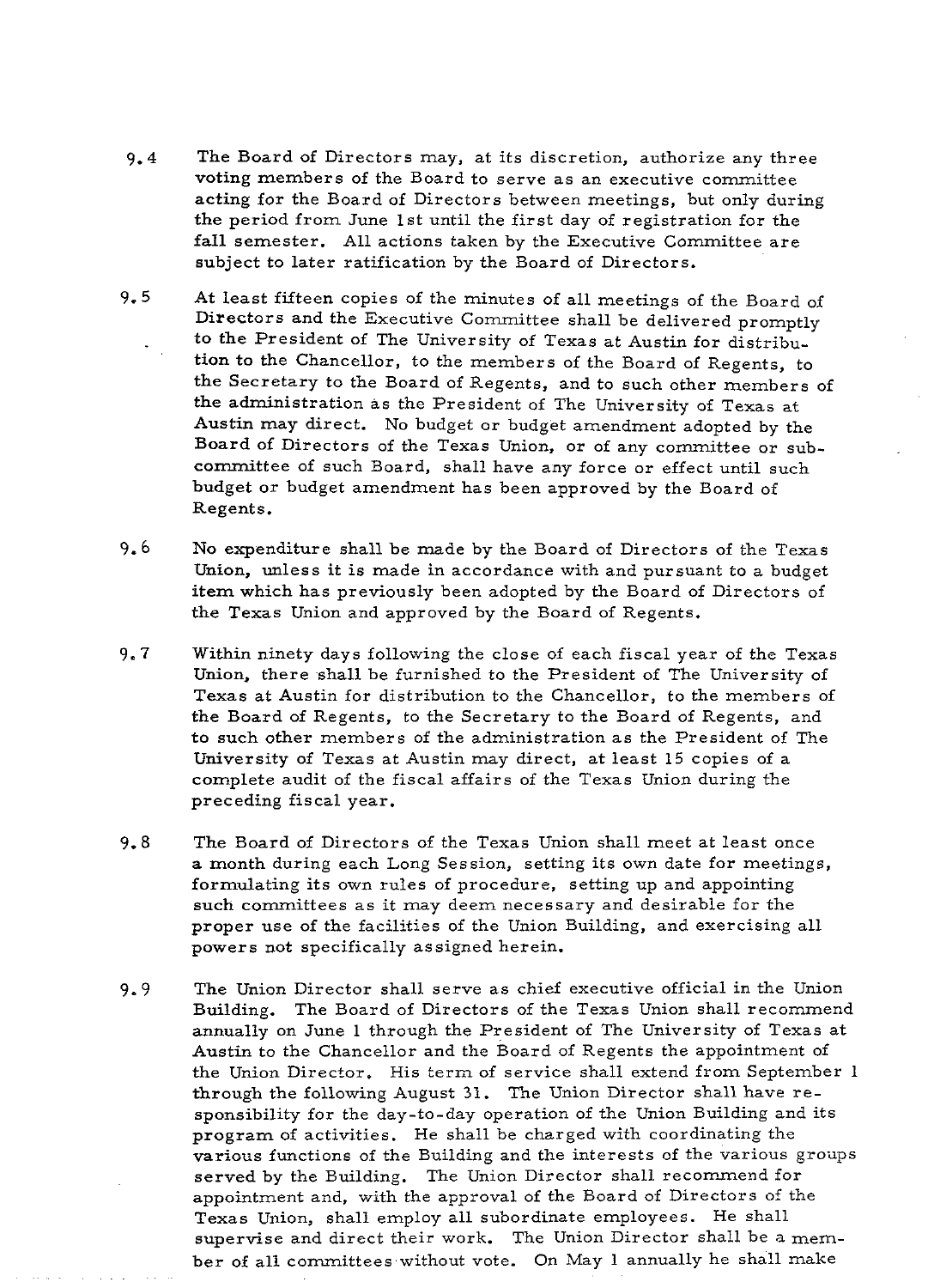a complete report to the Board of Directors of the Texas Union covering the activities in the Union Building. The report shall be transmitted through the President of The University of Texas at Austin to the Chancellor, to the Board of Regents, to the Secretary to the Board of Regents, and to such other members of the administration as the President of The University of Texas at Austin may direct. The Union Director shall perform such additional services as may be required by the Board of Directors and approved by the Board of Regents.

- 9.10 While various parts and facilities of the Union Building are reserved primarily for the general use of students and faculty, provision is made for extending the use of portions of the Building to special groups for their exclusive use when this can be done in such manner as not to interfere with the regular program of the Union, and in such cases a rental price may be charged. However, when persons, groups, or organizations officially designated by the President of The University of Texas at Austin, by the Chancellor, or by the Board of Regents as guests of the University desire to use the facilities of the Union, such privilege shall be granted and shall be granted without cost to the guest group. It is understood, of course, that all requests for the use of the facilities of the Union shall be subject to the principle that prior reservations will be respected, and for that reason requests for the use of the Building or any part of it should be made as early as possible.
- 9. 11 Notwithstanding any other provision of this section, every action of the Board of Directors of the Texas Union, and every action of any committee or subcommittee of such board, is subject to review by the Board of Regents, and the Board of Regents may subsequently approve, reverse, or modify any such action.

provide a control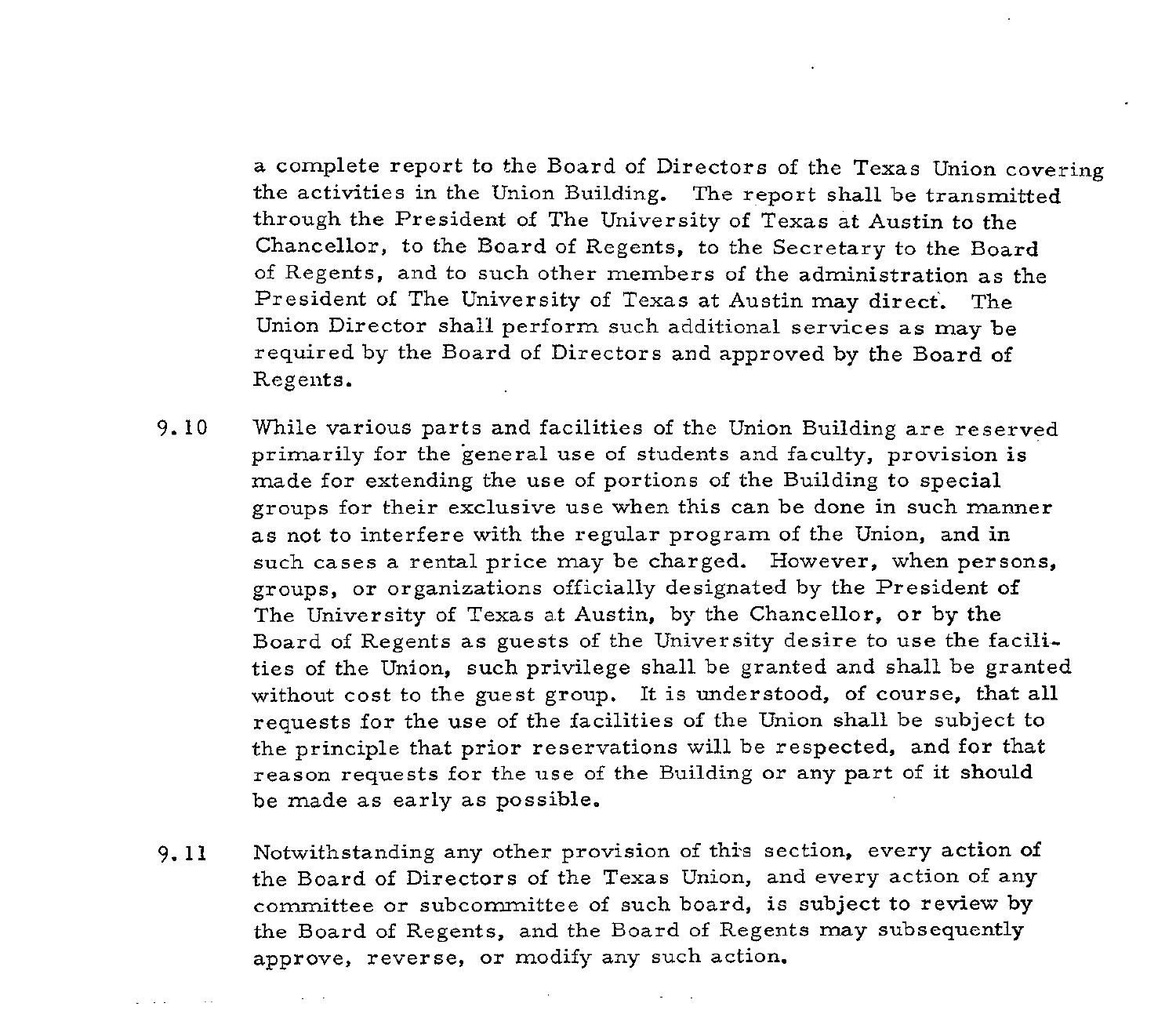$\begin{array}{ll} \begin{array}{c} \begin{array}{l} \begin{array}{l} \end{array} & \begin{array}{l} \end{array} & \begin{array}{l} \end{array} & \begin{array}{l} \end{array} & \begin{array}{l} \end{array} & \begin{array}{l} \end{array} & \begin{array}{l} \end{array} & \begin{array}{l} \end{array} & \begin{array}{l} \end{array} & \begin{array}{l} \end{array} & \begin{array}{l} \end{array} & \begin{array}{l} \end{array} & \begin{array}{l} \end{array} & \begin{array}{l} \end{array} & \begin{array}{l} \end{array} & \begin{array$ REGENTS' RULES AND REGULATIONS, PART TWO: AMENDMENT<br>TO CHAPTER X RELATING TO THE BOARD OF DIRECTORS OF THE<br>TEXAS UNION.--Part Two of the <u>Regents' Rules and Regulations</u> was<br>amended by adding the following as a new section amended by adding the following as a new section to Chapter X:

## Sec. 9. The Texas Union (The University of Texas at Austin)

- $9.1$ It shall be the duty of the Board of Directors of the Texas Union to administer, subject to all relevant University regulations and to the jurisdiction of the General Faculty, the President, the Chancellor, and the Board of Regents, the affairs of the Texas Union, which is a building provided for the coordination of beneficial extracurricular activities of students and faculty members, for recreational and cultural development, for the promotion of genuine democracy, for the cultivation of a more responsible state and national citizenship, and for a more intelligent interest in and deeper affection for The University of Texas at Austin.
- The Board of Directors of the Texas Union shall consist of five  $9.2$ voting members: four students and one faculty member. The Vice-President for Student Affairs, or his delegate, the Secretary to the Board of Directors, and the Union Director, shall be ex officio members without vote.
	- 9.21 The faculty member shall be a member of the general faculty who teaches at least two-thirds time and who is elected by the general faculty to serve for a period of two years beginning on June 1st after his election.
	- 9.22 The student members shall be as follows: President of the Students' Association, ex officio; President of the Union Council, ex officio; and two students who shall be elected by the Student Assembly from its membership. These two students shall serve for one year beginning with their election at the first meeting of the Student Assembly after the annual Fall general election. Insofar as practicable, the student members must have at least junior standing while serving as Directors.
- The officers of the Board of Directors of the Texas Union shall be as  $9.3$ follows: Chairman: President of the Union Council; Vice-Chairman: President of the Students' Association; Secretary, and Union Director. The Secretary and the Union Director shall be elected by the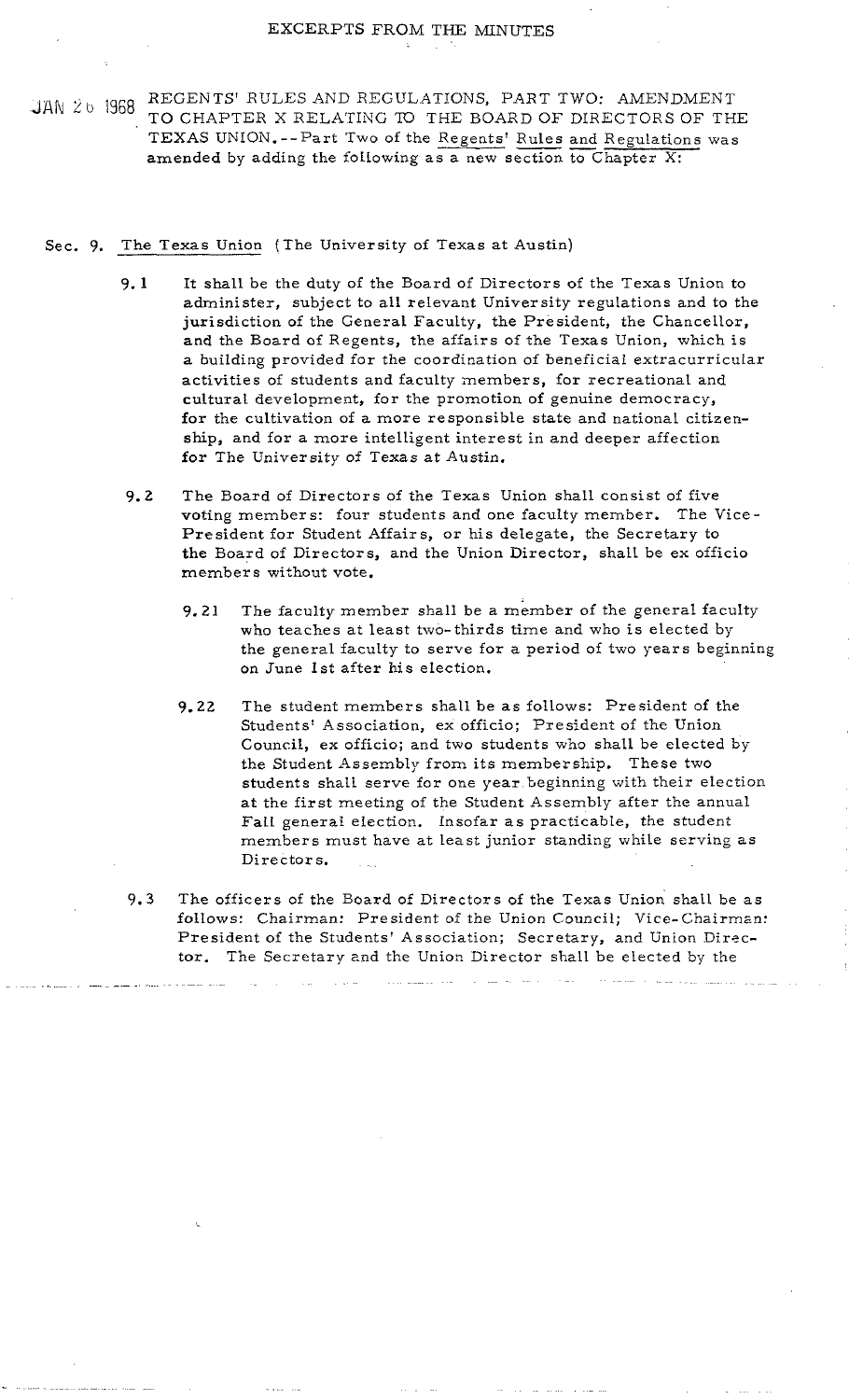voting members of the Board of Directors. The officers of the Board of Directors shall perform the usual duties of their respective offices.

- **9.4** The Board of Directors may, at its discretion, authorize any three voting members of the Board to serve as an executive committee acting for the Board of Directors between meetings, but only during the period from June 1st until the first day of registration for the fall semester. All actions taken by the Executive Committee are subject to later ratification by the Board of Directors.
- **9.5** At least fifteen copies of the minutes of all meetings of the Board of Directors and the Executive Committee shall be delivered promptly to the President of The University of Texas at Austin for distribution to the Chancellor, to the members of the Board of Regents, to the Secretary to the Board of Regents, and to such other members of the administration as the President of The University of Texas at Austin may direct. No action of the Board of Directors of the Texas Union, or of any committee or subcommittee of such Board, shall have any force or effect until it has been approved by the Board of Regents. No budget or budget amendment adopted by the Board of Directors of the Texas Union, or of any committee or subcommittee of such Board, shall have any force or effect until such budget or budget amendment has been approved by the Board of Regents. No action taken by the Board of Directors of the Texas Union with respect to the employment, dismissal, salary, or duties and responsibilities of any officer of the Board of Directors of the Texas Union shall have any force or effect until it has been approved by the Eoard of Regents.
- **9.6** No expenditure shall be made by the Board of Directors of the Texas Union, unless it is made in accordance with and pursuant to a budget item which has previously been adopted by the Board of Directors of the Texas Union and approved by the Board of Regents.
- **9.7** Within ninety days following the close of each fiscal year of the Texas Union, there shall be furnished to the President of The University of Texas at Austin for distribution to the Chancellor, to the members of the Board of Regents, to the Secretary to the Board of Regents, and to such other members of the administration as the President of The University of Texas at Austin may direct, at least 15 copies of a complete audit of the fiscal affairs of the Texas Union during the preceding fiscal year.
- 9.8 The Board of Directors of the Texas Union shall meet at least once a month during each Long Session, setting its own date for meetings, formulating its own rules of procedure, setting up and appointing such committees as it may deem necessary and desirable for the proper use of the facilities of the Union Building, and exercising al! powers not specifically assigned herein, all subject to the approval of the Board of Regents.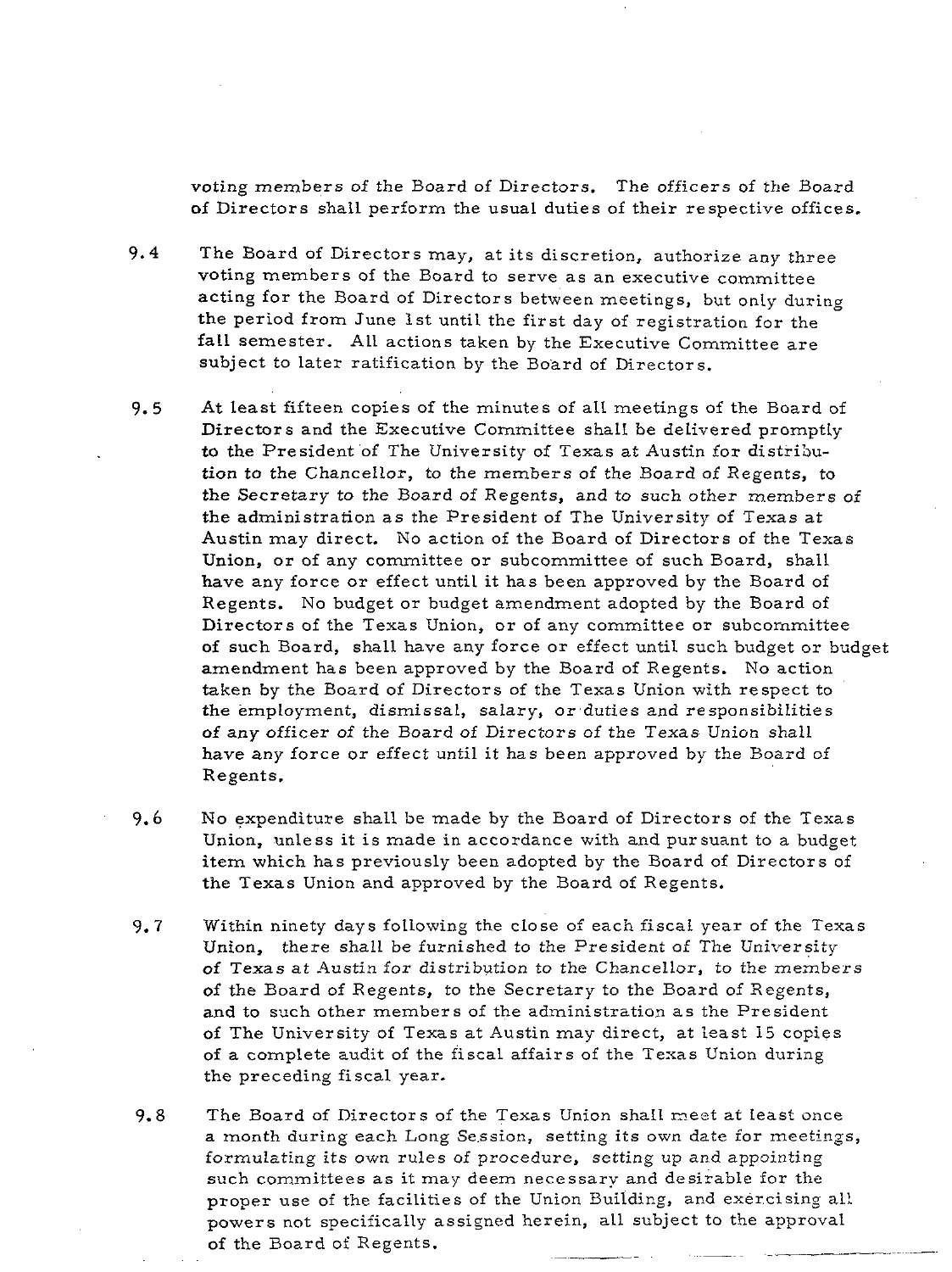- 9. 9 The Union Director shall serve as chief executive official in the Union Building. The Board of Directors of the Texas Union shall recommend annually on June 1 through the President of The University of Texas at Austin to the Chancellor and the Board of Regents the appointment of the Union Director. His term of service shall extend from September 1 through the following August 31. The Union Director shall have responsibility for the day-to-day operation of the Union Building and its program of activities. He shall be charged with coordinating the various functions of the Building and the interests of the various groups served by the Building. The Union Director shall recommend for appointment and, with the approval of the Board of Cirectors of the Texas Union, shall employ all subordinate employees. He shall supervise and direct their work. The Union Director shall be a member of all committees without vote. On May 1 annually he shall make a complete report to the Board of Directors of the Texas Union covering the activites in the Union Building. The report shall be transmitted through the President of The University of Texas at Austin to the Chancellor, to the Board of Regents, to the Secretary to the Board of Regents, and to such other members of the administration as the President of The University of Texas at Austin may direct. The Union Director shall perform such additional services as may be required by the Board of Directors and approved by the Board of Regents.
- 9.10 While various parts and facilities of the Union Building are reserved primarily for the general use of students and faculty, provision is made for extending the use of portions of the Building to special groups for their exclusive use when this can be done in such manner as not to interfere with the regular program of the Union, and in such cases a rental price may be charged. However, when persons, groups, or organizations officially designated by the President of The University of Texas at Austin, by the Chancellor, or by the Board of Regents as guests of the University desire to use the facilities of the Union, such privilege shall be granted and shall be granted without cost to the guest group. It is understood, of course, that all requests for the use of the facilities of the Union shall be subject to the principle that prior reservations will be respected, and for that reason requests for the use of the Building or any part of it should be made as early as possible.
- 9. 11 Notwithstanding any other provision of this Section, under ungsual circumstances and when it is in the interest and benefit of the University to do so, the President of The University of Texas at Austin, or his delegate, may make immediately effective any action of the Board of Directcrs of the Texas Union, subject to such action being subsequently approved, disapproved or modified by the Board of Regents.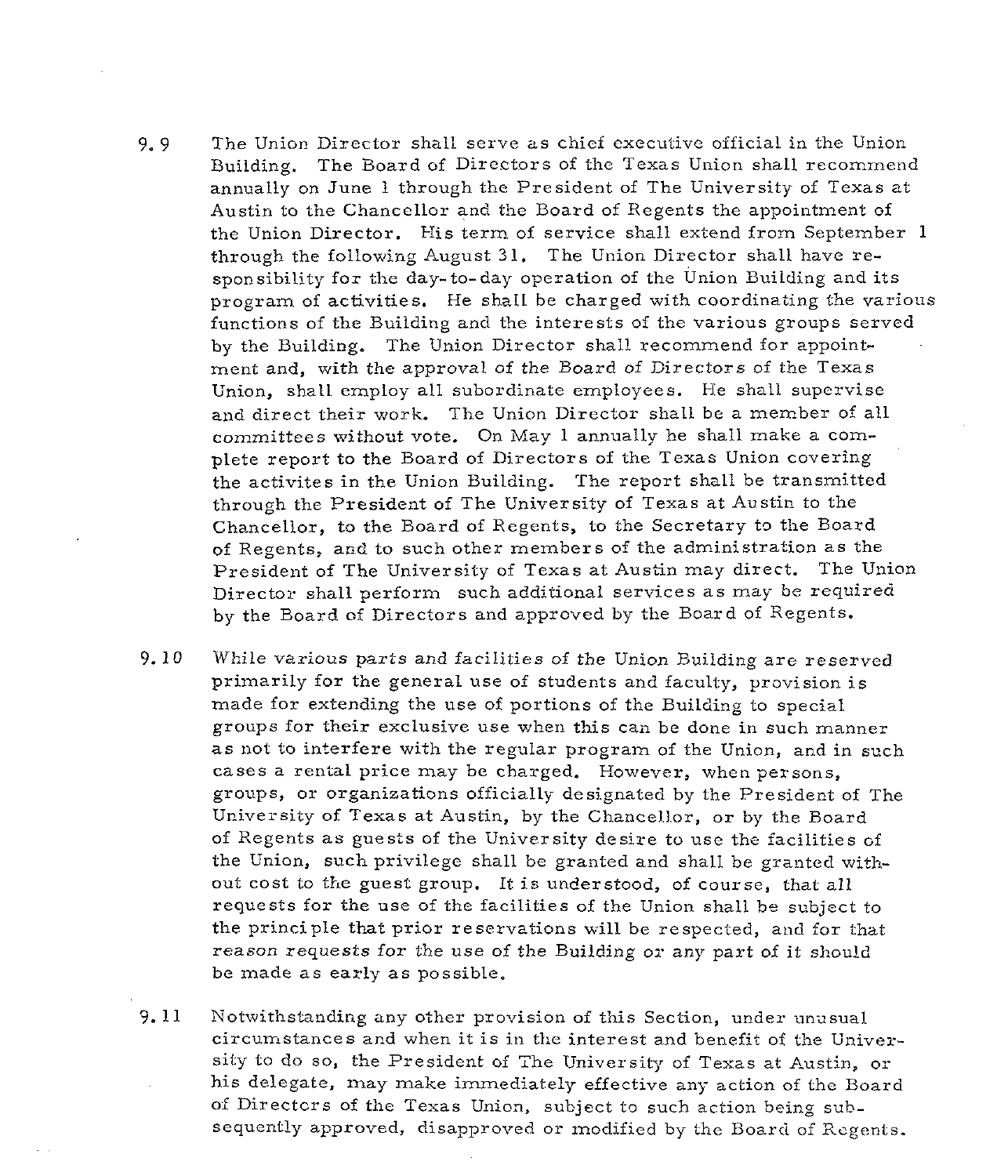REGENTS' RULES AND REGULATIONS, PART TWO: AMENDMENTS JJ 28 1987 TO CHAPTER III RELATING TO APPROVAL OF TRAVEL VOUCHERS, CHAPTER VII RELATING TO UNIVERSITY OWNED VEHICLES AND CHAPTER IX RELATING TO AUTHORIZATION TO EXEC UTE INSTRU-CHAPTER VII RELAT.<br>CHAPTER IX RELATI<br>MENTS. - - The <u>Regents</u><br>amended: LES AND REGULATIONS, PART TWO:<br>III RELATING TO APPROVAL OF TRA<br>RELATING TO UNIVERSITY OWNED V.<br>ELATING TO AUTHORIZATION TO EX<br>Regents' Rules and Regulations, Part T Part Two, were amended:

> 1. In Chapter 111 by adding to Section 13. 322 the following which designates appropriate administrative officers to approve Travel Voucher reimbursements for The University of Texas Nursing School (System- Wide):

> > The University of Texas Nursing School (System- Wide) the Vice-Chancellor for Health Affairs, the Dean or the Acting Dean (System Offices).

- 2. **Ln** Chapter VII by deleting the last sentence of Section 4. 5, Page 52, which reads "Under the terms of the current appropriation bill, employees whose terms of employment contemplate the 'full-time use' of University-owned motor vehicles, may be reimbursed for costs incurred in purchasing any additional personal liability insurance for purpose of insuring against personal liability arising from such use.<sup>11</sup>
- **3.** In Chapter IX by deleting in Section 1. 3, Page 62, lines 7 and 8 which read "under the control and management of the Board of Regents of The University of Texas System. " and inserting therefor the following:

"held or controlled by the Board of Regents of The University of Texas Sysetm as a part of the Permanent University Fund or as a part of any trust or special fund. "